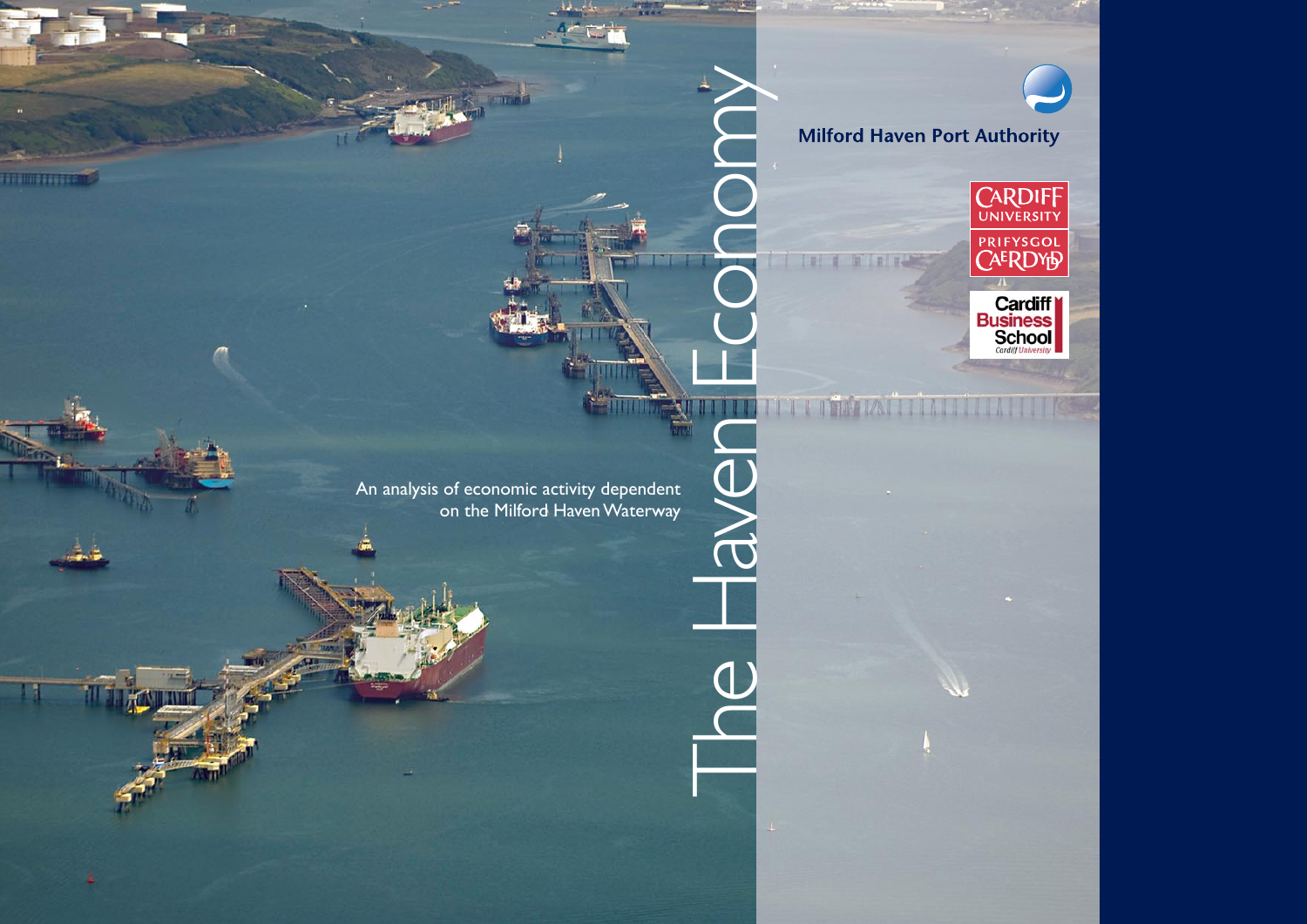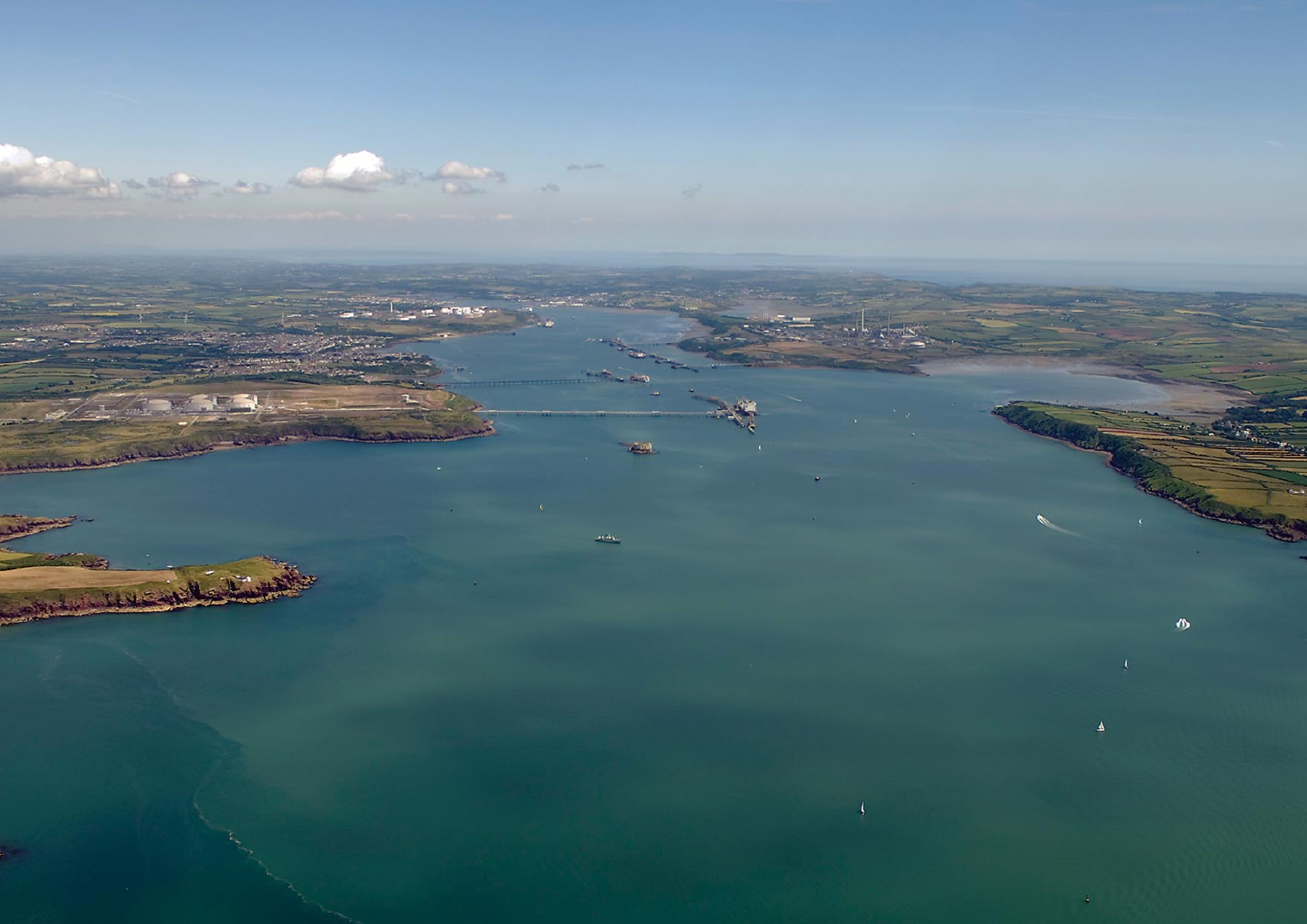# Key Findings

- The Milford Haven Waterway supports over 5,000 jobs in Wales as a whole, of which around 4,000 are in the local area surrounding the Haven
- The biggest contributor to jobs in the local economy is the energy sector comprising oil and gas processing and power generation
- Gas, oil and power generation activities at the Haven are strategically important for the UK's future energy security
- The Waterway is also judged to hold considerable potential for development of low carbon energy
- Confidence among the largest operators in the Haven to invest is being affected by regulation and planning issues
- The area's largest investors need support and purposeful regulation to help them compete internationally, and better engage with economic and global supply issues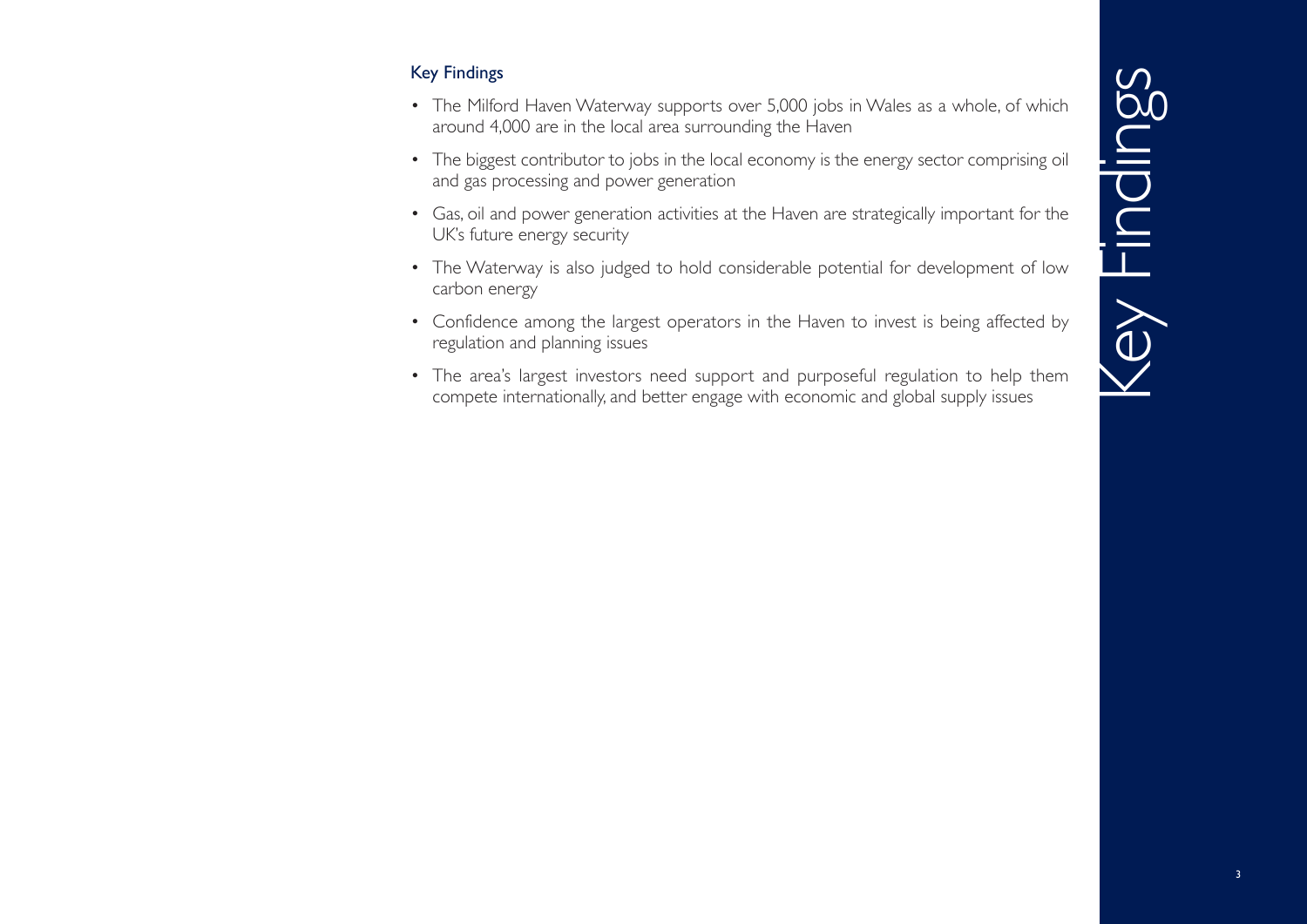### **Background**

This summary contains the key findings of a report undertaken for Milford Haven Port by the Welsh Economy Research Unit (WERU) of Cardiff Business School. The report aims to establish the level of local and Welsh economic activity dependent on the Milford Haven Waterway, and examines the main challenges facing the industrial firms operating in the Haven.

Milford Haven is the UK's third largest port in terms of cargo volumes handled and is home to some of Wales' largest inward investors. In 2010, Milford handled 8.4% of UK port cargoes (around 43m tonnes). The great majority of this activity is connected to the energy industry. Milford Haven is Europe's largest importation port for liquefied natural gas (LNG) handled through South Hook LNG and Dragon LNG.The Port also hosts two large refineries (Valero and Murco) and Europe's largest independent tank storage depot (SemLogistics). Finally, currently being constructed within the economic area, is what will be Europe's largest and most efficient gas fired power station (RWE nPower).

#### Employment and Value Added

The Milford Haven Waterway is estimated to support over 3,800 full time equivalent jobs in the area surrounding the port. This is about 40% of total employment in the local economy around the port, and around 7% of all Pembrokeshire employment. A total of over 5,000 jobs in Wales as a whole are directly and indirectly supported by activity dependent on the Waterway.

By far the largest sector is energy (oil refining, gas processing and power generation), directly employing nearly 1,200 people in high-skill long-term jobs. It is estimated that the businesses and institutions dependent on the Waterway are directly associated with nearly £324m of gross value added (GVA) - around one fifth of the total GVA generated in the Pembrokeshire economy - of which over 60% is estimated to be generated in the energy sector. This can be connected to a further £88.5m of GVA in the Welsh economy, giving an overall total of £412.2m of GVA supported by activities dependent on the Haven Waterway. It is possible that over 8,000 jobs in the UK may depend on the presence of Milford Haven's energy sector.

#### *All Welsh economy impacts associated with activity supported by the Haven*

|                                                                 | FTE jobs |                                                                | <i><b>£m GVA</b></i> |
|-----------------------------------------------------------------|----------|----------------------------------------------------------------|----------------------|
| Direct jobs supported by the<br>Haven                           | 3,808    | Direct GVA supported by the<br>Haven                           | £323.7m              |
| Total Welsh jobs supported by<br>Haven                          | 5,073    | Total Welsh GVA supported by<br>the Haven                      | £412.2m              |
| Of which                                                        |          |                                                                |                      |
| Direct jobs supported by the<br>energy sector at the Haven      | 1,173    | Direct GVA supported by the<br>energy sector at the Haven      | £203.9m              |
| Total Welsh jobs supported by the<br>energy sector at the Haven | 3,237    | Total Welsh GVA supported by the<br>energy sector at the Haven | £316.3m              |

*FTE = Full Time Equivalent GVA= Gross Value Added*

The employment offered around the Waterway is significant, with the main firms demanding a diverse range of skills and offering relatively well paid high quality employment opportunities. The total employment supported directly by the Haven includes a large number of jobs in firms supplying the main energy complex. Indeed, while this study has focused on local and regional effects, a recent report by the UK Petroleum Industries Association (2011) highlights that every job in refining supports as many as seven jobs in the wider economy.

The hypothetical removal of the energy sector at the Haven would have major negative effects on the Pembrokeshire economy. The county features GVA per capita levels around 40% below the UK average. The energy sector in particular supports relatively high paid and highly skilled work; such high quality employment contributes strongly to the Pembrokeshire economy. The role of the Milford Haven energy complex in this regard is specifically identified in the Wales Spatial Plan (2008): *"The nationally important oil and gas sector is hugely significant to the economic prosperity of the Area as a whole and particularly the towns of Milford Haven and Pembroke Dock."*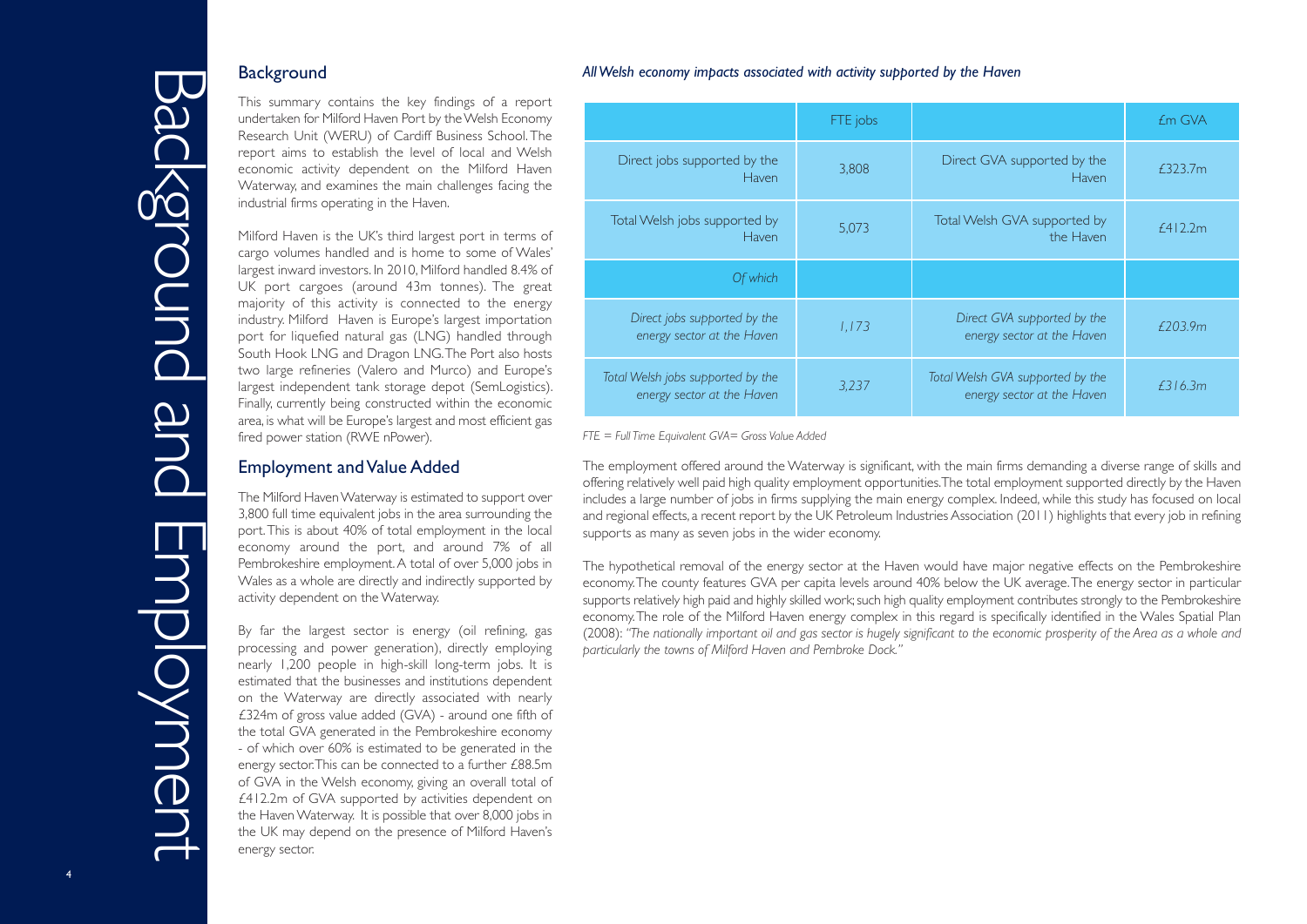#### *Local jobs supported by the Milford Haven Waterway (2010)*

| Industry                                                   | FTE jobs    | Share of total  |  |
|------------------------------------------------------------|-------------|-----------------|--|
| Fishing, aquaculture, processing                           | 88          | 2.3             |  |
| Energy (oil refining, gas processing and power generation) | <b>II73</b> | 30.8            |  |
| Metal products, tanks, and machining                       | 386         | 0.1             |  |
| Repair, maintenance and building of ships etc              | 140         | 3.7             |  |
| Construction, machinery and equipment installation         | 880         | 23.1            |  |
| Wholesale (inc. metals, fuels and equipment)               | 52          | $\mathsf{I}$ .4 |  |
| Road transport                                             | 12          | 0.3             |  |
| Warehousing and storage (inc. tank storage)                | 104         | 2.7             |  |
| Sea transport services                                     | 389         | 10.2            |  |
| Tourism-facing accommodation and restaurants etc           | 223         | 5.9             |  |
| Engineering and testing services                           | 90          | 2.4             |  |
| Other services inc sewerage                                | 60          | 1.6             |  |
| Public administration and health                           | 90          | 2.4             |  |
| Tourist attractions and nature reserve activities          | 123         | 3.2             |  |
| Total                                                      | 3,808       | 100.0           |  |

*Note: employment column will not sum due to rounding up of FTE estimates for individual sectors.* 

### Prospects for the Milford Haven energy hub

The strategic significance of the Milford Haven energy hub is increasing. There are just eight major operating refineries in the UK, two of which are in the Haven. The refining, oil storage and LNG processing and storage sectors play an important role in safeguarding UK energy security. The ability to import LNG and transport this safely through to the UK gas grid has strategic ramifications. The government Energy White Paper (2007) suggested that imports could need to meet an estimated 80% of domestic gas demand by 2020. The new LNG infrastructure represents an important diversification of supply at a time of increasing concerns about supply security.

The availability of a reliable, high-pressure supply of gas has attracted interest from a number of electricity generators. One of these, RWE nPower, is developing a 2GW gas fired power station near Pembroke. Together, South Hook LNG and Dragon LNG, the RWE nPower Pembroke Power Station and the investment made by National Grid to improve the pipeline from the Haven represent an inward investment close to  $E3$ bn over the past five years. To provide context for this investment, Wales attracted a total of £13.6bn of capital investment from overseas firms between 1984 and 2007 (23 years).

While port activity has centred on hydrocarbon processing and storage, there is every prospect of Milford Haven also playing a key role in low carbon energy. DTZ (2011) concluded that Milford Haven was among ports that *"appear to have the greatest competitive advantage in exploiting the opportunities from low carbon energy sectors".* 

Already, Milford Haven hosts one of the three tidal energy projects to reach proposal/planning stage in Wales. In 2005, WERU concluded that: *"The growth in renewable energies coupled with the area's environmental qualities make Pembrokeshire a potential exemplar for the pursuit of integrated and sustainable development."* 

### Industry concerns

The research sought the views of major companies in the Haven on the main factors affecting their future economic prospects. It found that elements of the energy complex in the Haven are vulnerable to international economic conditions on resource prices and evolving patterns of energy demands.

The consultation reveals concerns among some larger employers in the Haven over the increasing burden of environmental regulation, regulatory pressure and issues surrounding planning procedures for new developments around the Haven. This is a real area of concern, with some respondents questioning to what extent Wales is still an attractive place to invest.

International product prices, domestic demand and location-specific environmental regulations are other challenges to the future competitiveness of the Haven as an energy industry location, although developing investment sites for renewables potentially offers significant diversification opportunities.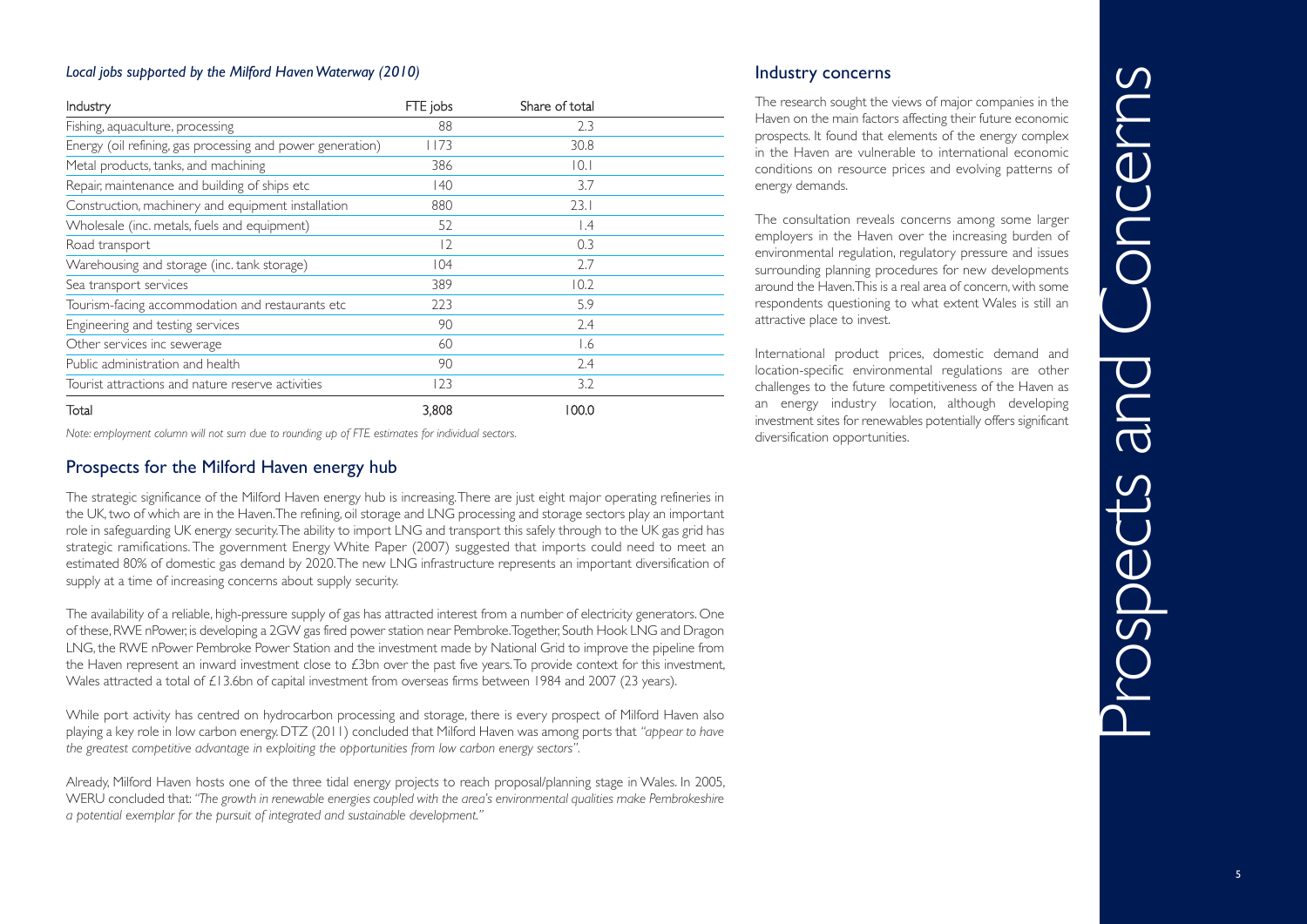#### Conclusion

The economic health of Pembrokeshire is directly related to the success and prosperity of the businesses on the Waterway. The 2005 WERU report stated that: *"...considerable planning needs to take place now to ensure that the Pembrokeshire economy is less precariously balanced in the future and develops around more sustainable investment and employment."*

The Welsh Affairs Committee inquiry into Ports in Wales in 2010 suggested these facilities were underused and potentially could play a much stronger role in economic development processes. A paper in the international journal 'Maritime Policy and Management' in 2006 argued that the quality and commercial significance of port facilities has tended to be neglected by government-sponsored marketing materials, and that ports, as part of the wider freight supply chain, require strategic consideration within both the Welsh and UK Governments. In particular, land use planning should consider the requirements for port activity both in the present and future.

Given these findings and the concerns expressed by the businesses most critical to investment on the Haven in coming years, key conclusions from this report would be that the Welsh Government has an opportunity to give better attention towards supporting the Milford Haven economic area, making it easier for the market to deliver new investment, and easier to operate by addressing the ongoing regulatory burden being placed on some of the largest inward investors. Additionally, it could look at how far assistance can be targeted to support these firms who are also having to compete in international markets and are subject to global supply and demand pressures for resources.

For international firms in the Haven, the process of devolution has complicated the investment process; partly because of the increase in the numbers of departments, regulators, and third sector bodies involved, and partly with the planning and regulatory frameworks that contribute to the Country risk assessment undertaken by firms in deciding on the location for any large capital investment.

Finally, the report has identified Milford Haven as the main energy hub in Wales. Also, with the cluster of energy-related activity in the Haven, it could with the right support, increase rapidly in coming years to embrace renewables.